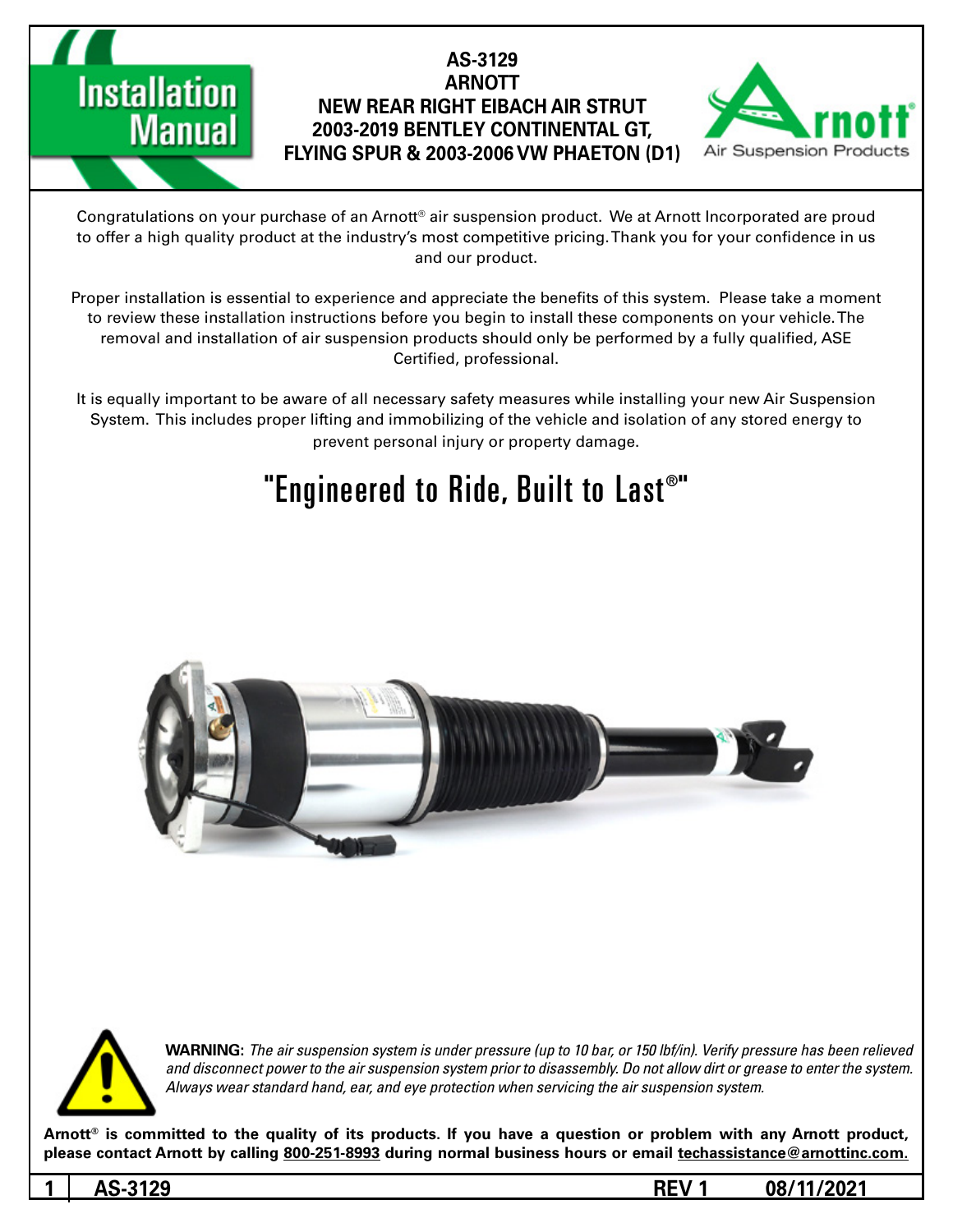

### **GENERAL INFORMATION:**

**Installation** 

**Manual** 

Reading this manual signifies your agreement to the terms of the general release, waiver of liability, and hold harmless agreement, the full text of which is available at www.arnottinc.com.

- Not to be stored below  $5^{\circ}$ F (-15 $^{\circ}$ C) or above 122 $^{\circ}$ F (50 $^{\circ}$ C).
- Avoid damage to air lines and cables.
- Removal and installation is only to be performed by fully qualified personnel.
- Use car manufacturer's diagnostic software.

**CAUTION:** Damage to the vehicle and air suspension system can be incurred if work is carried out in a manner other than specified *in the instructions or in a different sequence.* 



 *to how on manual s'owner your consult components electric with working while circuits short of possibility the avoid To* disconnect your battery.



*Consult your vehicle owner's manual, service manual, or car dealer for the correct jacking points on your vehicle and for* additional care, safety and maintenance instructions. Under no circumstances should any work be completed underneath *the vehicle if it is not adequately supported, as serious injuries and death can occur.* 

THE PRODUCT SHOWN IN THE INSTALLATION STEPS BELOW MAY LOOK DIFFERENT THAN THE PART **DISCLAIMER:** YOU ARE INSTALLING. THE INSTALLATION STEPS ARE THE SAME AND ALL NOTICES AND WARNINGS SHOULD BE ADHERED TO IN THE SAME MANNER.

#### **AIR STRUT REMOVAL**

- 1. SET STEERING TO STRAIGHT AHEAD.
- 2. RAISE VEHICLE.
- 3. REMOVE APPLICABLE REAR WHEEL. (FIGURE 1)



**FIGURE 1**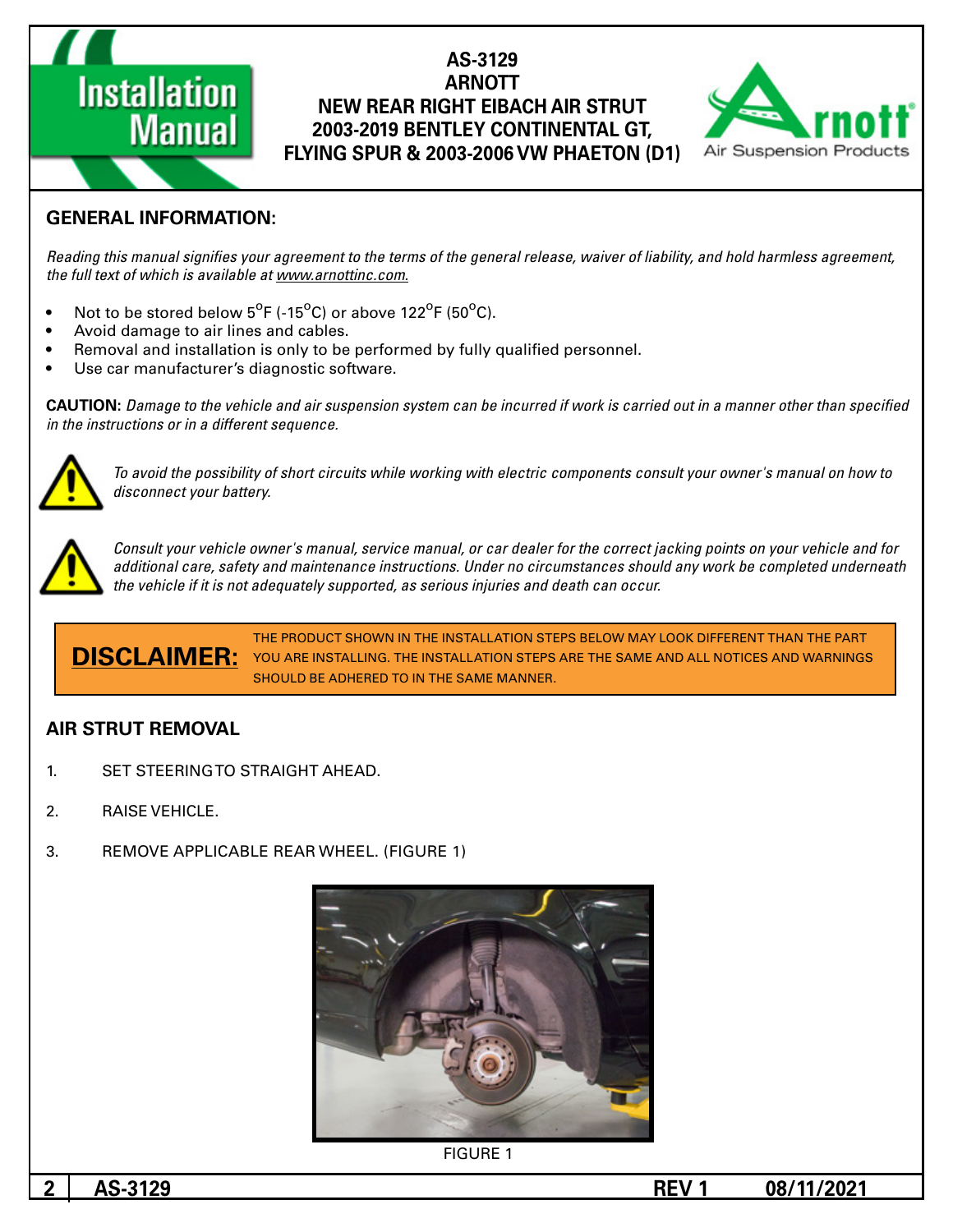

4. REMOVE FENDER WELL COVER TO ACCESS THE REAR STRUT. (FIGURES 2, 3)



**Installation** 

**Manual** 





FIGURE 2 FIGURE 3

5. LOCATE AND DISCONNECT THE ELECTRICAL CONNECTOR. (FIGURES 4, 5)





FIGURE 4 FIGURE 5

6. DISCONNECT AIR LINE FROM VOSS FITTING. (FIGURES 6, 7)



**FIGURE 6** FIGURE 7

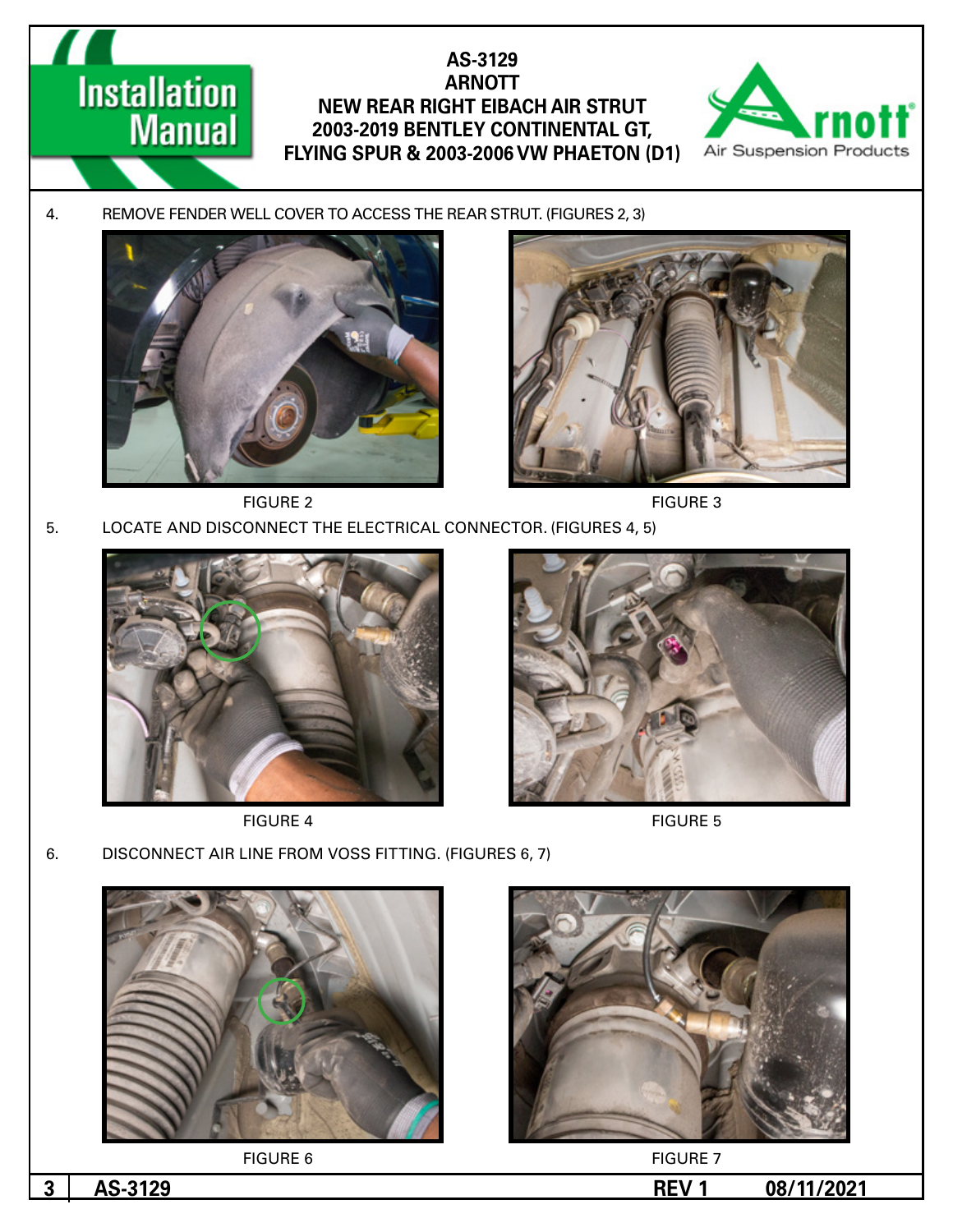

7. REMOVE (2) NUTS SECURING RESERVOIR BRACKETS TO VEHICLE. (FIGURE 8)



8 FIGURE

8. REMOVE (3) TOP BOLTS SECURING STRUT TO VEHICLE. (FIGURE 9)





9. REMOVE BOTTOM STRUT BOLT. (FIGURE 10)

**Installation** 

**Manual** 



**FIGURE 10** 

**1** AS-3129 **REV 1 08/11/2021**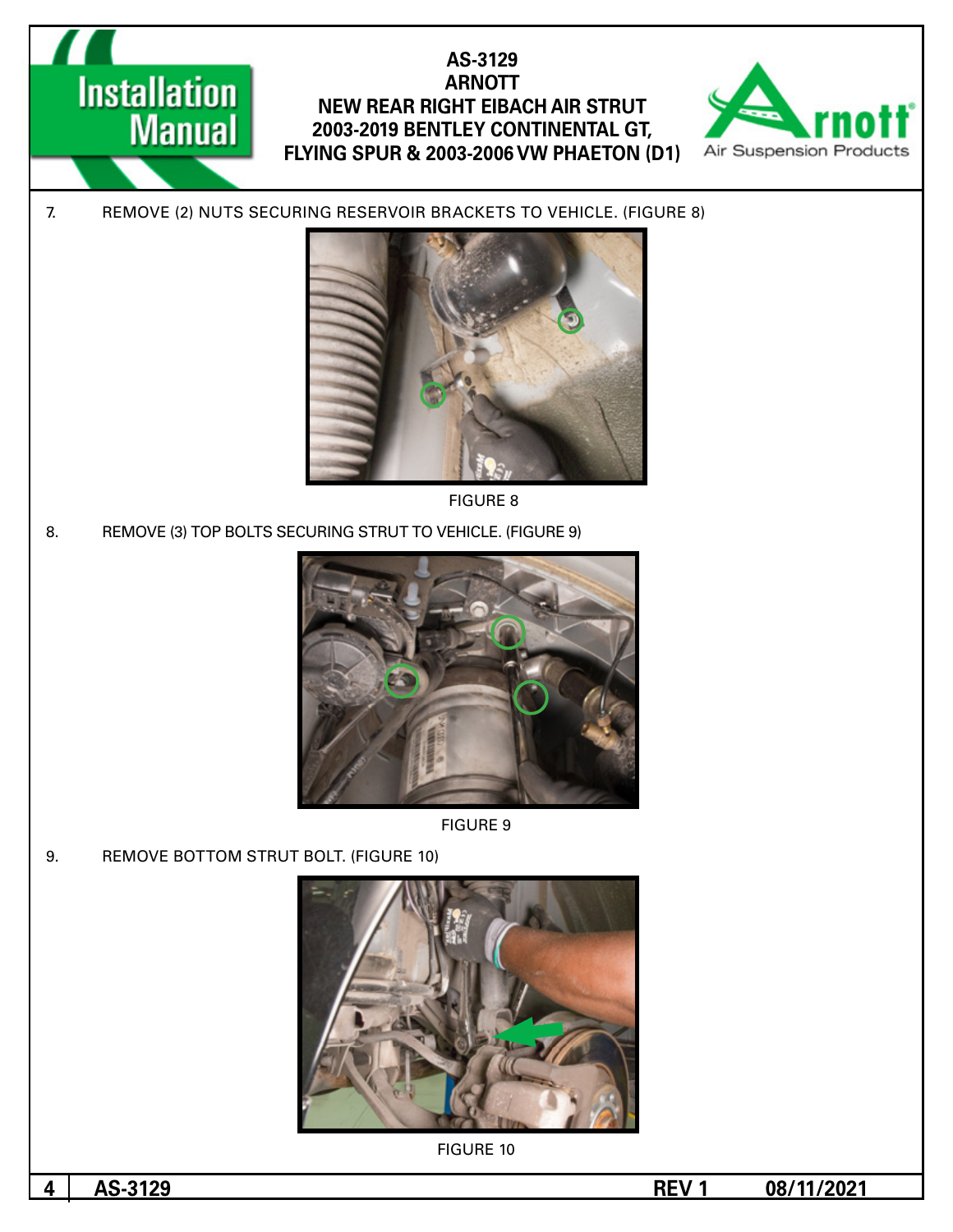

10. DISCONNECT THE BRAKE LINE BRACKET AND RIDE HEIGHT SENSOR. (FIGURE 11, 12)



**Installation** 

**Manual** 

11. REMOVE SWAY BAR BOLT. (FIGURES 13, 14)



FIGURE 11 FIGURE 12



FIGURE 13 FIGURE 14







**FIGURE 15** 

**1**  $\overline{0.8}$  **1**  $\overline{0.8}$  **1**  $\overline{0.8}$  **11/2021**